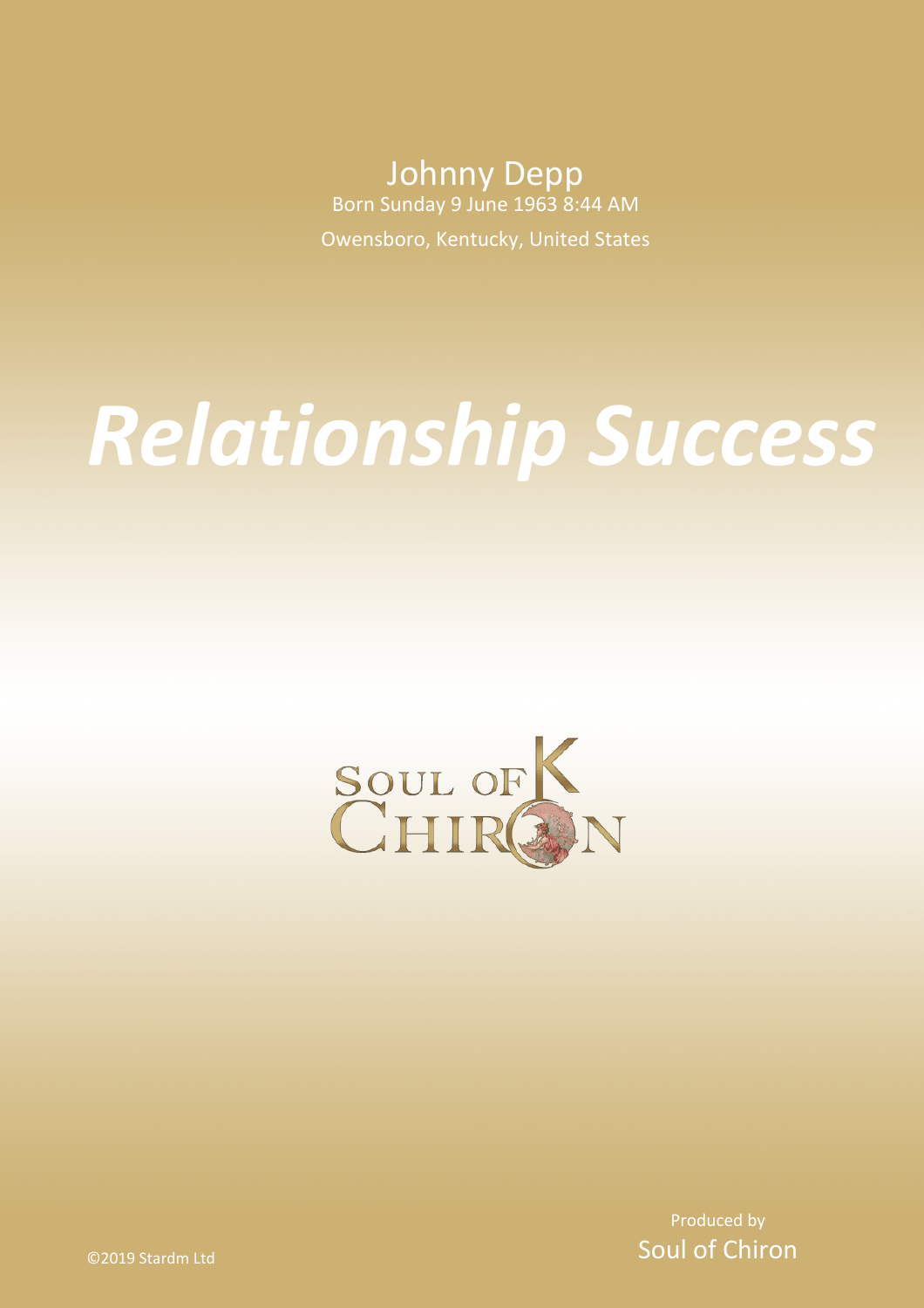

Johnny Depp Born Sunday 9 June 1963 Local Time 08:44 AM Universal Time 02:44 PM Owensboro, Kentucky, United States Long:87°06'W Lat:37°46'N

Geocentric Tropical Placidus True Node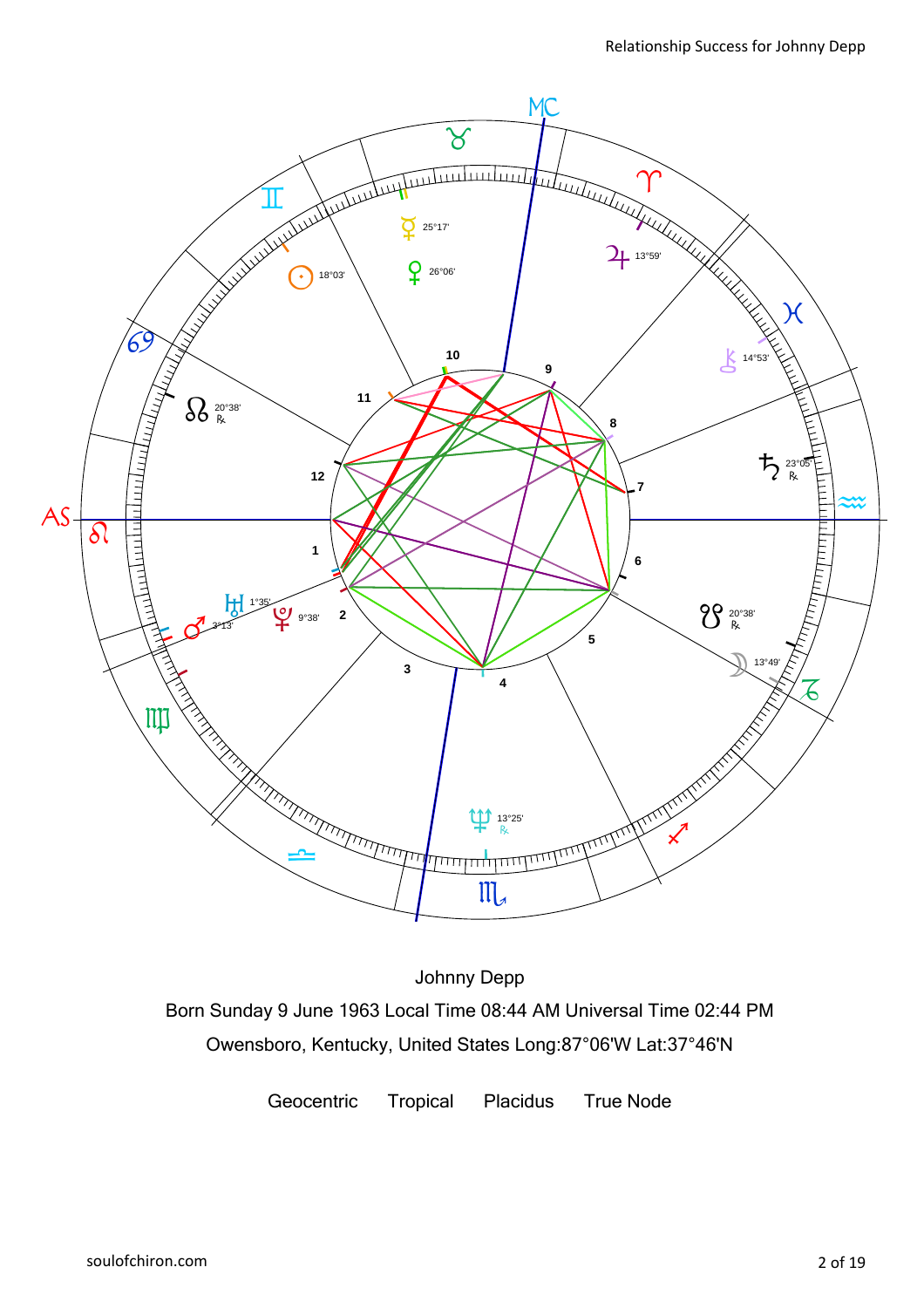| Planet/Point   |               | Sign                  | Element       | <b>Modality</b> | <b>Position</b> | <b>House</b> |        |
|----------------|---------------|-----------------------|---------------|-----------------|-----------------|--------------|--------|
| $(\cdot)$      | Sun           | Ш                     | Gemini        | Air             | Mutable         | 18°03'       | 11th   |
| $\mathcal{Y}$  | Moon          | $\lambda$             | Capricorn     | Earth           | Cardinal        | 13°49'       | 6th    |
| ទ្             | Mercury       | P                     | <b>Taurus</b> | Earth           | Fixed           | 25°17'       | 10th   |
| ¥              | Venus         | $\aleph$              | <b>Taurus</b> | Earth           | Fixed           | 26°06'       | 10th   |
| ර              | Mars          | Щ                     | Virgo         | Earth           | Mutable         | 3°13'        | 1st    |
| ֏⊦             | Jupiter       |                       | Aries         | Fire            | Cardinal        | 13°59'       | 9th    |
| $\bm{\bar{5}}$ | Saturn        | $\approx$             | Aquarius      | Air             | Fixed           | 23°05' R     | 7th    |
| ਮ੍ਹਿ           | <b>Uranus</b> | Щ                     | Virgo         | Earth           | Mutable         | 1°35'        | 1st    |
| $\mathfrak P$  | Neptune       | $\prod_{\mathcal{A}}$ | Scorpio       | Water           | Fixed           | 13°25' R     | 4th    |
| $\mathfrak{P}$ | Pluto         | Щ                     | Virgo         | Earth           | Mutable         | 9°38'        | 2nd    |
| AS             | Ascendant     | $\delta\Omega$        | Leo           | <b>Fire</b>     | Fixed           | 12°26'       | $\sim$ |
| MC             | MidHeaven     | $\alpha$              | <b>Taurus</b> | Earth           | Fixed           | 3°22'        | $\sim$ |
| 88             | North Node    | 69                    | Cancer        | Water           | Cardinal        | 20°38' R     | 12th   |
| 飞              | Chiron        | $\chi$                | Pisces        | Water           | Mutable         | 14°53'       | 8th    |

# Planetary Positions

# House Cusp Positions

| House           | Sign                  | Position | <b>House</b>     | Sign                  | Position |
|-----------------|-----------------------|----------|------------------|-----------------------|----------|
| 1st             | ଧି                    | 12°26'   | 7th              | $\approx$             | 12°26'   |
| 2 <sub>nd</sub> | ЩI                    | 4°26'    | 8th              | χ                     | 4°26'    |
| 3rd             | $\rightleftharpoons$  | 1°07'    | 9th              | ಞ                     | 1°07'    |
| 4th             | $\mathfrak{m}_{\ast}$ | 3°22'    | 10th             | $\boldsymbol{\times}$ | 3°22'    |
| 5th             | $\mathcal{L}$         | 8°52'    | 11 <sub>th</sub> | $\mathbb I$           | 8°52'    |
| 6th             | Z                     | 12°44'   | 12th             | 69                    | 12°44'   |

| <b>Element Emphasis - Total Points</b> |  |
|----------------------------------------|--|
|                                        |  |

|  | <b>Modality Emphasis - Total Points</b> |  |  |
|--|-----------------------------------------|--|--|
|--|-----------------------------------------|--|--|

|  |  | Air Fire Earth Water Cardinal Fixed Mutable |    |  |
|--|--|---------------------------------------------|----|--|
|  |  | 6 6 17 1 6                                  | 15 |  |

# Planetary Weight Point System

| Sun & Moon            | 4 points each | Uranus, Neptune & Pluto        | 1 point each |
|-----------------------|---------------|--------------------------------|--------------|
| Mercury, Venus & Mars | 3 points each | <b>Ascendant (Rising Sign)</b> | 4 points     |
| Jupiter & Saturn      | 2 points each | Midheaven                      | 2 points     |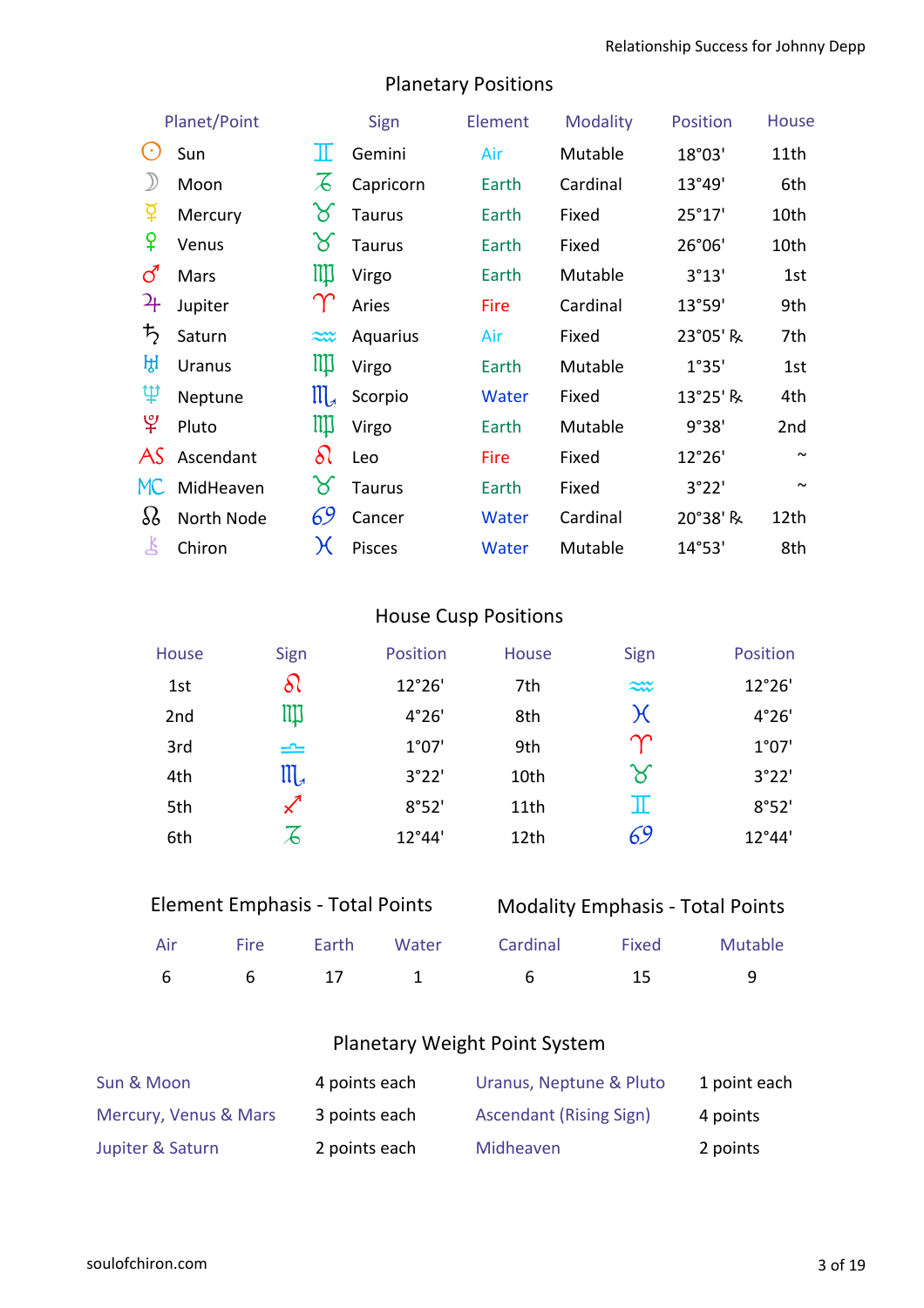

| C             |          | ђ         | <b>Sun Trines Saturn</b>        |
|---------------|----------|-----------|---------------------------------|
| $_{\odot}$    | 7        | <b>MC</b> | Sun Semisquare MidHeaven        |
| $_{\odot}$    | п        | Ŗ         | Sun Squares Chiron              |
| $\mathcal{D}$ | п        | 4         | Moon Squares Jupiter            |
| $\mathcal{D}$ | ⋇        | Ψ         | Moon Sextiles Neptune           |
| $\mathcal{D}$ | $\wedge$ | ¥         | <b>Moon Trines Pluto</b>        |
| $\mathcal{D}$ | $\pi$    | AS        | Moon Quincunx Ascendant         |
| $\big)$       | $\delta$ | Ձ         | Moon Opposes North Node         |
| $\mathcal{D}$ | ⋇        | 飞         | Moon Sextiles Chiron            |
| ¥             | ൪        | ¥         | <b>Mercury Conjuncts Venus</b>  |
| ₫             | п        | <u>්</u>  | <b>Mercury Squares Mars</b>     |
| ₫             | п        | ち         | Mercury Squares Saturn          |
| ₫             | п        | ਸ਼੍ਰੀ     | <b>Mercury Squares Uranus</b>   |
| ¥             | п        | ൪         | <b>Venus Squares Mars</b>       |
| ¥             | п        | 芍         | Venus Squares Saturn            |
| ¥             | п        | ਸ਼ਿ       | <b>Venus Squares Uranus</b>     |
| ර             | ൪        | ਸ਼੍ਰੀ     | <b>Mars Conjuncts Uranus</b>    |
| ්             | ൪        | Ψ         | <b>Mars Conjuncts Pluto</b>     |
| ්             | Λ        | <b>MC</b> | <b>Mars Trines MidHeaven</b>    |
| 24            | ᅎ        | Ψ         | Jupiter Quincunx Neptune        |
| 4             |          | AS        | <b>Jupiter Trines Ascendant</b> |
|               |          |           |                                 |

#### $\overline{P}$   $\Box$   $\Omega$  Jupiter Squares North Node

# Planet Aspect List

| 4           | V を      |                   | Jupiter Semisextile Chiron       |
|-------------|----------|-------------------|----------------------------------|
| ਸ਼੍ਰ        |          | $\wedge$ MC       | <b>Uranus Trines MidHeaven</b>   |
| Ψ           |          | ¥ ¥               | <b>Neptune Sextiles Pluto</b>    |
| Ψ           | п        | - AS              | Neptune Squares Ascendant        |
| Ψ           |          | $\wedge$ $\Omega$ | Neptune Trines North Node        |
| Ψ           | ∧        | $\mathbf{K}$      | <b>Neptune Trines Chiron</b>     |
| ¥           | $\wedge$ | MC.               | Pluto Trines MidHeaven           |
| ¥           | م        | $\mathbf{K}$      | Pluto Opposes Chiron             |
| AS $\pi$    |          | $\mathcal{D}$     | Ascendant Quincunx Moon          |
| AS $\land$  |          | $^{2+}$           | <b>Ascendant Trines Jupiter</b>  |
| $AS$ $\Box$ |          | Ψ                 | <b>Ascendant Squares Neptune</b> |
| $MC$ /      |          | ⊙                 | MidHeaven Semisquare Sun         |
| MC A        |          | ර                 | <b>MidHeaven Trines Mars</b>     |
| MC A        |          | ਸ਼੍ਰਮ             | <b>MidHeaven Trines Uranus</b>   |
| 99          |          | Ľ                 | North Node Trines Chiron         |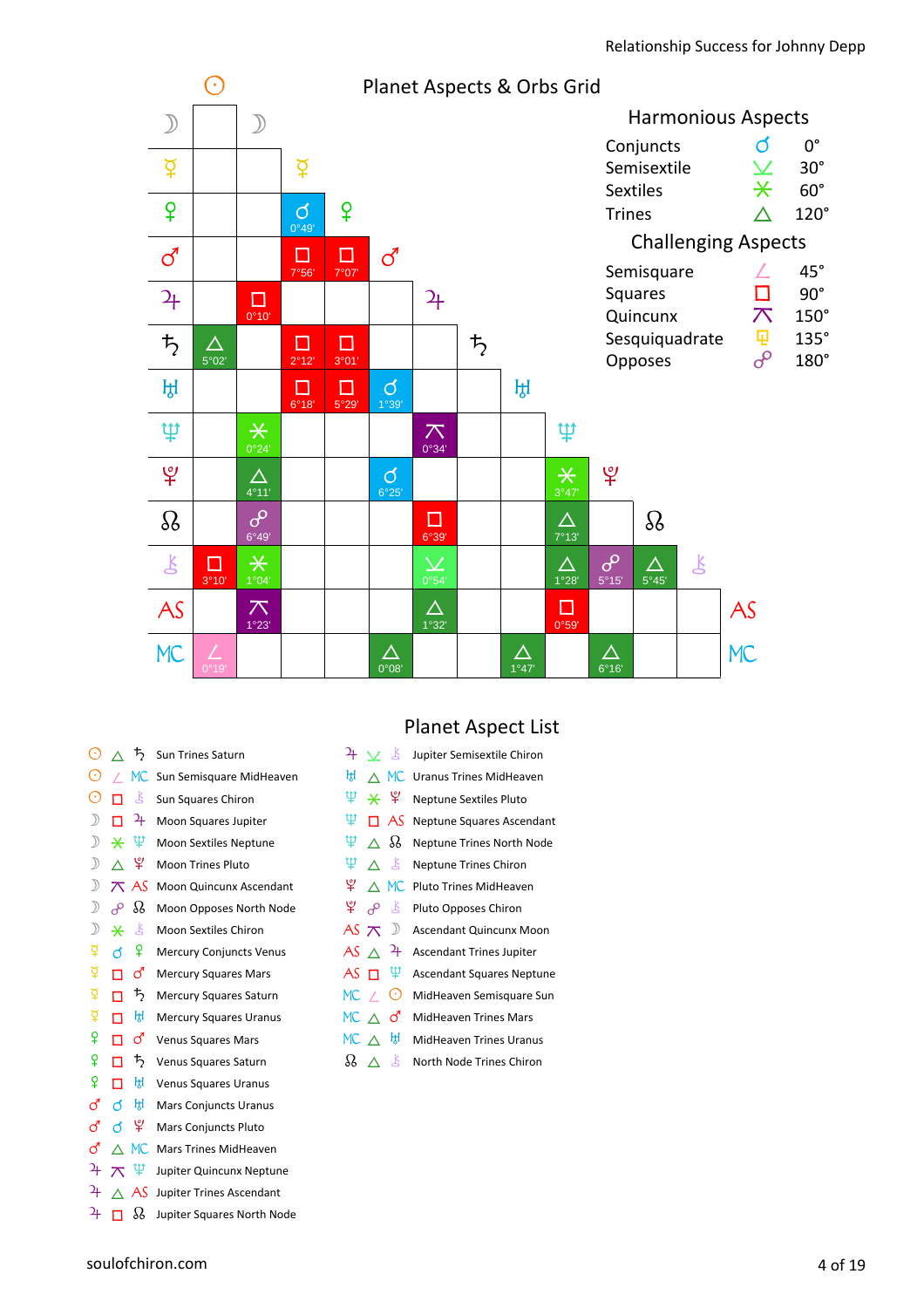# **Relationship Success - How to Attract a Mate and Relate**

Relationship Success tells you all about Johnny as a potential partner or your actual partner, and how to attract and keep him, how to understand and manage his 'rough edges', and how to stay in love and interested in one another.

Relationship Success can also tell you all about yourself as a partner or potential partner - if you have chosen it for yourself, which is recommended. You will find it extremely useful to have a Relationship Success report prepared for both partners, so you can read each other's report and talk over the contents.

Be willing to exchange or read your reports together as a couple and discover how to make a lasting success of your relationship or just have some fun together discussing and sharing how you feel about what is said about you both!

# **Contents**

- **1. Johnny's Turn-Ons and Turn-Offs**
- **2. Johnny's Feelings and Inclinations \***
- **3. Johnny's Forcefulness and Sex-Drive**
- **4. Johnny's Self-worth and Determination**
- **5. How Johnny Thinks and Communicates**
- **6. Johnny's Beliefs and Standards**
- **7. Johnny's Learning Curve and Hard-Won Assets**
- **8. How What Johnny Puts Out Equals What Johnny Gets Back \***
- \* Section not included if birth time not known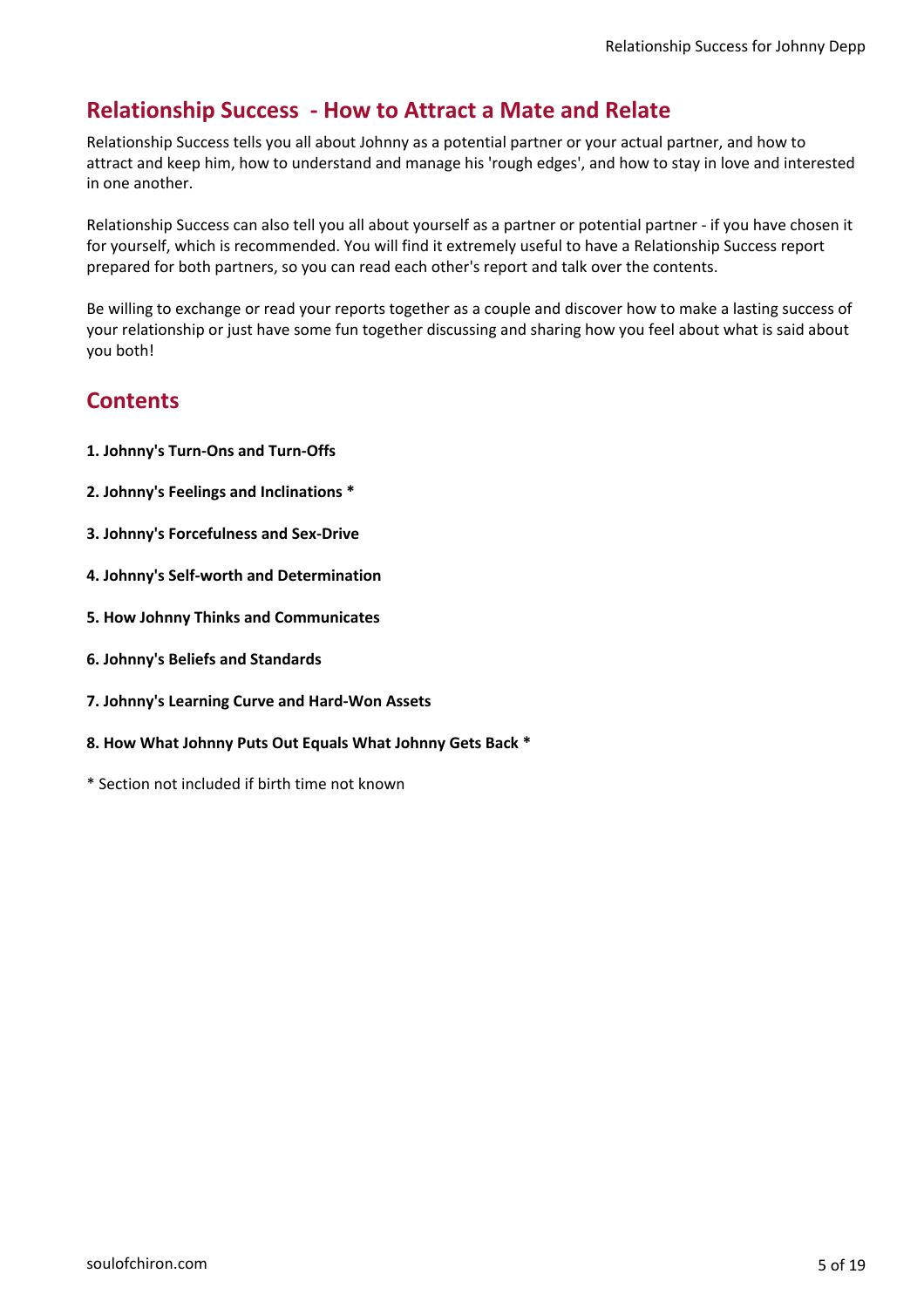# **Johnny's Turn-Ons and Turn-Offs**

# **With his Venus In Taurus Johnny is... Fig. 2.1 August 2.1 August 2.2 August 2.2 August 2.2 August 2.2 August 2.2 August 2.2 August 2.2 August 2.2 August 2.2 August 2.2 August 2.2 August 2.2 August 2.2 August 2.2 August**

The Loyal Lover or The Possessive Lover

## **Love or Fancy?**

Love for Johnny is something that has to be physical, sensual and probably involve some material comforts and wherewithal too. Johnny also wants love to be solid and lasting, with possibly traditional or close-to-nature qualities about it. However, without taking a look at the more spiritual or psychological aspects of relating, Johnny could be consigning himself to being in a dull, gross or possessive relationship. Such blind physical indulgence would amount to mere Fancy.

#### **Johnny attracts and wins over with...**

...a rich earthy appeal that promises pleasure and ultimate satisfaction.

...a feeling that he is solid and reliable and not given to flightiness or unpredictability.

...a natural attractiveness that is erotic but not threatening or artificial.

#### **But Johnny repels with - and should avoid or remedy...**

...a possessiveness that prevents him from seeing anyone as an individual in their own right. ...a blind and gross need for material stability or sexual indulgence that inhibits any sense of mystery or excitement.

...a jealousy born of lacking any sense of his own inner worth.

## **Johnny is attracted to and won over by...**

- ...very tactile types who display a traditional sense of the romantic.
- ...someone who has artistic talent or awareness, especially a good singing or speaking voice.
- ...natural qualities, good living, creature comforts, and material stability.

#### **But Johnny is repelled and turned off by...**

- ...a lack of physical affection or sensuality.
- ...someone with no sense of beauty, or little love of nature.
- ...synthetic, ultra-modern life-styles, and anyone who has such.

#### **When Johnny is Alone...**

...it is because that in concentrating so much, consciously or unconsciously, on having material stability or physical gratification in a relationship and partner, he has overlooked the importance of the inner person or qualities. His aloneness, whether he is still with someone or not, is in aid of forcing this spiritual or psychological consideration upon him.

A variation upon this theme, which applies mainly if Johnny is entirely alone, is that he holds someone to be some object of love that he wishes to own or admire from afar. Such an attitude is bound to maintain that very distance interminably, so he would need to get down to a more honest, physical level of loving and relating.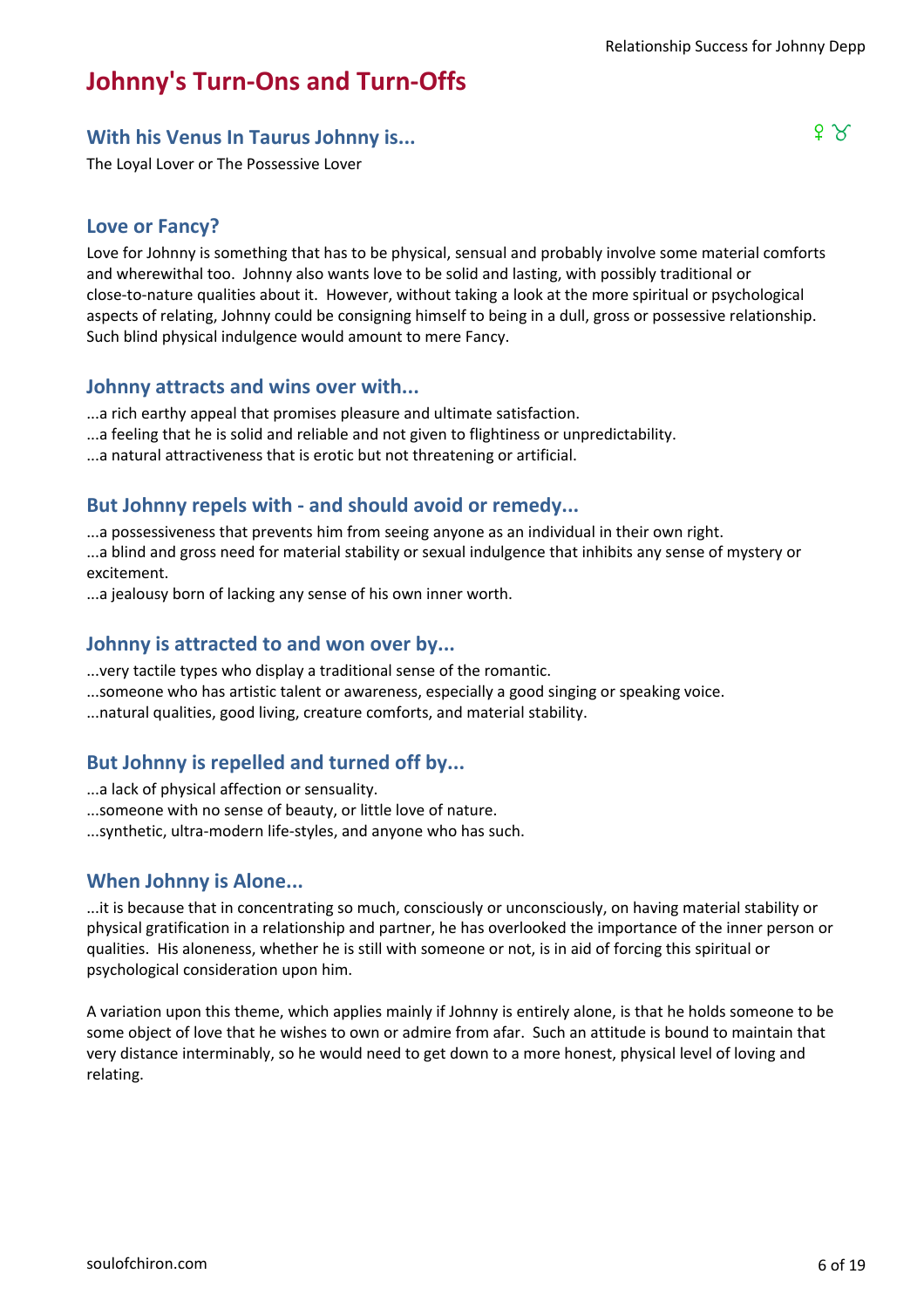# **Johnny's Feelings and Inclinations**

# **With his Moon In Capricorn Johnny is...** Shape of the same of  $\mathbb{Z}$

The Reliable Soul or The Deprived Soul

## **Healthy Needs or Bad Habits?**

Johnny has the primary need to be useful to or his mate or intended, or simply needed by them, but this is possibly created by ingrained fears of rejection if he doesn't measure up.

Johnny has practical instincts giving rise to reliability and efficiency, but this can be a compensation for an ingrained sense of emotional inadequacy.

Johnny is naturally inclined to being serious and hard-working, but can lean towards being joyless or emotionally absent.

## **Johnny naturally creates a feeling of comfort...**

...for his partner or intended with a cautiousness of approach which proves to be a sign of staunch commitment when he has at last decided.

...by being able to sort out his opposite number's difficulties in a very objective and business-like fashion. ...with surprising passion when trust is at last won and familiarity established.

## **But Johnny's can antagonize by childishly reacting...**

...to opportunities for emotional experience with severe distrust, for fear of being hurt or inflicting it.

...to his significant other in a reserved and matter-of-fact manner when really sentiment and sympathy are needed.

...to any sign of a significant other's interest waning by going very cold or merely dutiful.

#### **Johnny is unconsciously drawn towards...**

...someone who is professional or worldly, and rather conservative in at least one way.

...anyone who can lend some warmth to his sometimes rather chilly inner state.

...relationships where he can maintain some emotional control and thereby establish some stability and order which would be reassuring to himself/herself} first, then to {his mate.

## **But Johnny can consequently get caught up in...**

...a relationship with a person who withholds something or fails to deliver in some way, mirroring a childhood pattern of his of not feeling deserving of love.

...a relationship where he feels dull and lacking in spontaneity in comparison to his partner, while overlooking his priceless reliability.

...boring or dead-end relationships because he finds it hard to allow in a new or random element that could spice things up because that would also be seen as threatening.

But it is through these situations that Johnny develops emotionally.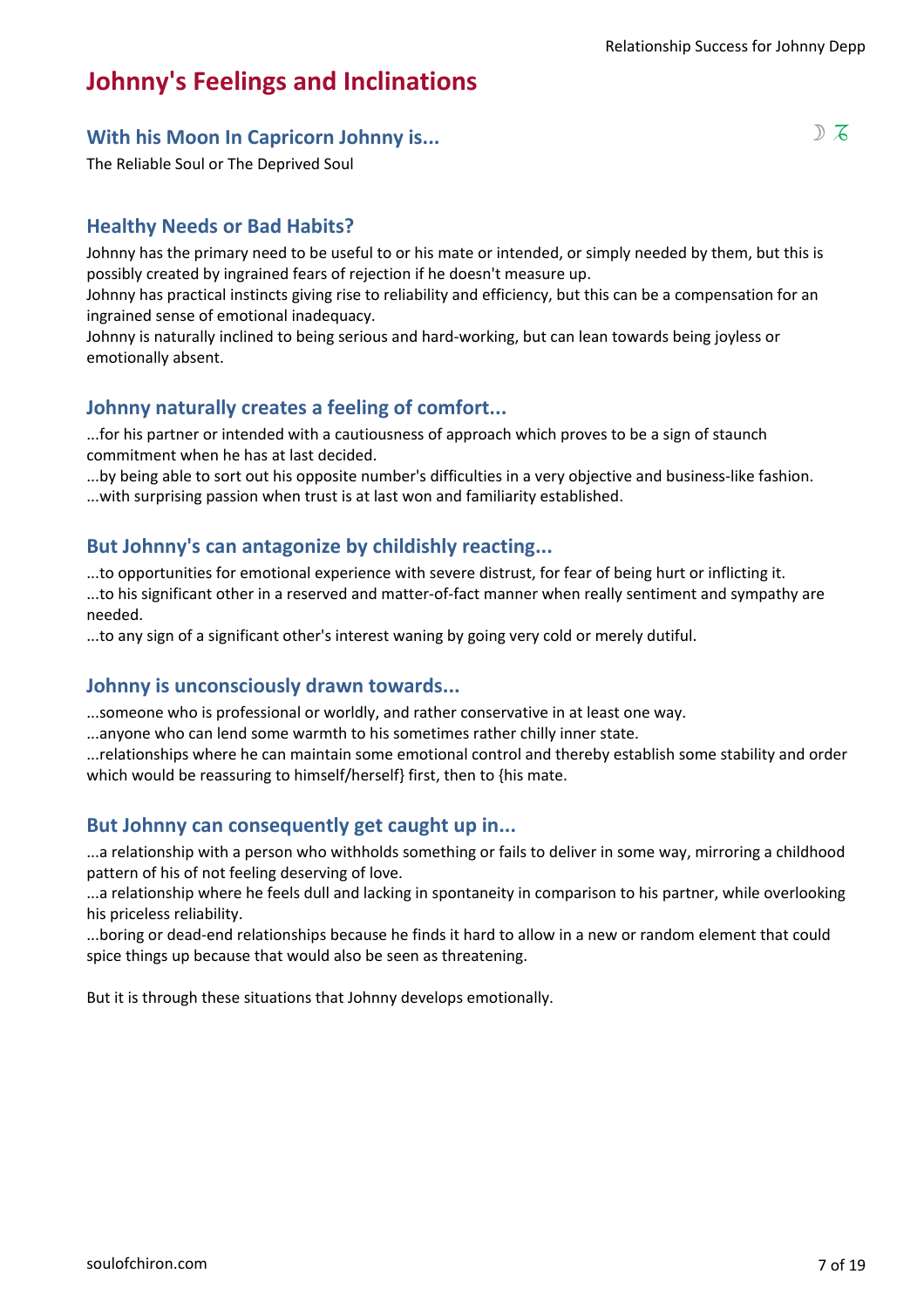...it is either because it is the best or only way that he is able to control his emotional life, or, he has become isolated within a relationship – which certainly makes him feel alone.

But it is that need to control and not let emotions take their course which is behind both of these possibilities. And behind this is the likelihood that as a child Johnny was never recognized as a as a child, as someone with feelings.

Being left to become an adult too soon made him feel alone, but he accepted it at the time. Now, when Johnny is again alone, it is telling him not to be emotionally short-changed anymore.

Now he must dispel that cloud that hangs around inside of him, come out of the shadow it casts, and be a second-class emotional citizen no longer. Johnny will probably always be one of life's survivors and supporters, but that does not mean to say that he has practically to prove that he is worth something in order to be loved and accepted.

Such is a lie and a sin against human feelings and the child within, and must be resisted at all costs as Johnny claims his soul's due. Yes, Johnny has a soul that must be recognized and appreciated for what it is.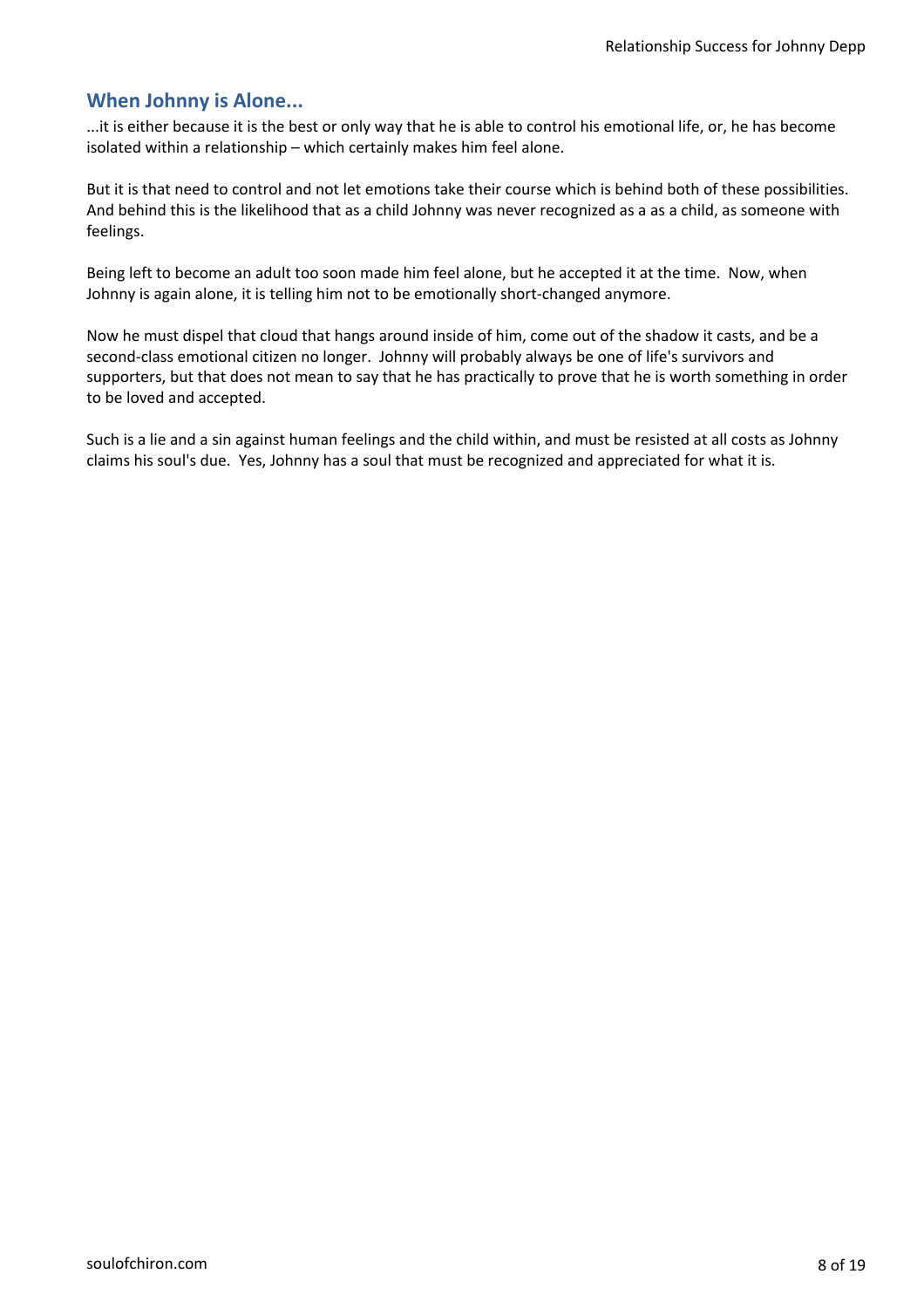# **Johnny's Effectiveness and Sex-Drive**

# **With his Mars In Virgo Johnny is...** General Australian Communist Communist Communist Communist Communist Communist Communist Communist Communist Communist Communist Communist Communist Communist Communist Communist Commu

The Precise Go-Getter or The Fussy Go-Getter

## **Effectiveness or Anger?**

Effectiveness for Johnny is attained and maintained through working very hard at improving his knowledge and technique and also at what gets in the way of his achieving satisfaction or the desired effect. However, he needs to avoid being too hard on himself or a significant other for this would lead to endless disappointments. Setting the bar too high, making or choosing a target too hard to hit, can result in an unattractive petulance that Johnny would be better off expressing as pure and honest Anger.

#### **Johnny excites and wins over with...**

...a finely attuned attentiveness that makes his mate or intended feel picked out for some special quality and reason.

...an ability to hit the right spot sexually, along with a certain delicacy of touch.

...a thorough and methodical way of doing things.

## **But Johnny drives away with - and should avoid or remedy...**

...a fussy and critical eye that leaves no room for mistakes and therefore none for naturalness and spontaneity either.

...sexually inhibiting behaviour; being very exacting or repressed regarding sex.

...workaholism; obsession with doing things at the 'right' time and in the 'right' place.

## **Johnny is excited and won over by...**

...someone who is reliable, practical, clean, hardworking and intellectually astute.

...someone with a definite degree of modesty or reserve, for to him this is the essence of desirability - whether he knows it or not.

...someone who is meticulous in their manner of dress, movement, and verbal or facial expression.

## **But Johnny is unimpressed or driven away by...**

...coarseness and vulgarity.

...anyone who makes it too easy for him to get what he wants from them because it must mean it is not worth much.

...fumbling and inappropriate behaviour or anything else that fails to hit his own small and critical spot.

#### **When Johnny is Alone...**

...it is because no-one has yet been born who can fill all of his requirements long enough for him to realize that it is his list of requirements that is at fault. Curiously, Johnny may have become quite indiscriminate in his choice of partners to relieve his sense of aloneness, but this would simply be a case of going from one extreme to the other – the commonest human trait of the lot!

A more profound reason for Johnny being alone, particularly if it has been for quite some time, is that his 'sexual dust' is still having to settle. This means that Johnny's attitude to sex has certain impurities or misconceptions about it that puts a bar upon him attracting it –that is, until he cleans up his act or gets something straight. If this is the case, Johnny must be careful not to be so self-critical that such denial shows like a skin disease for that would ironically prolong the process.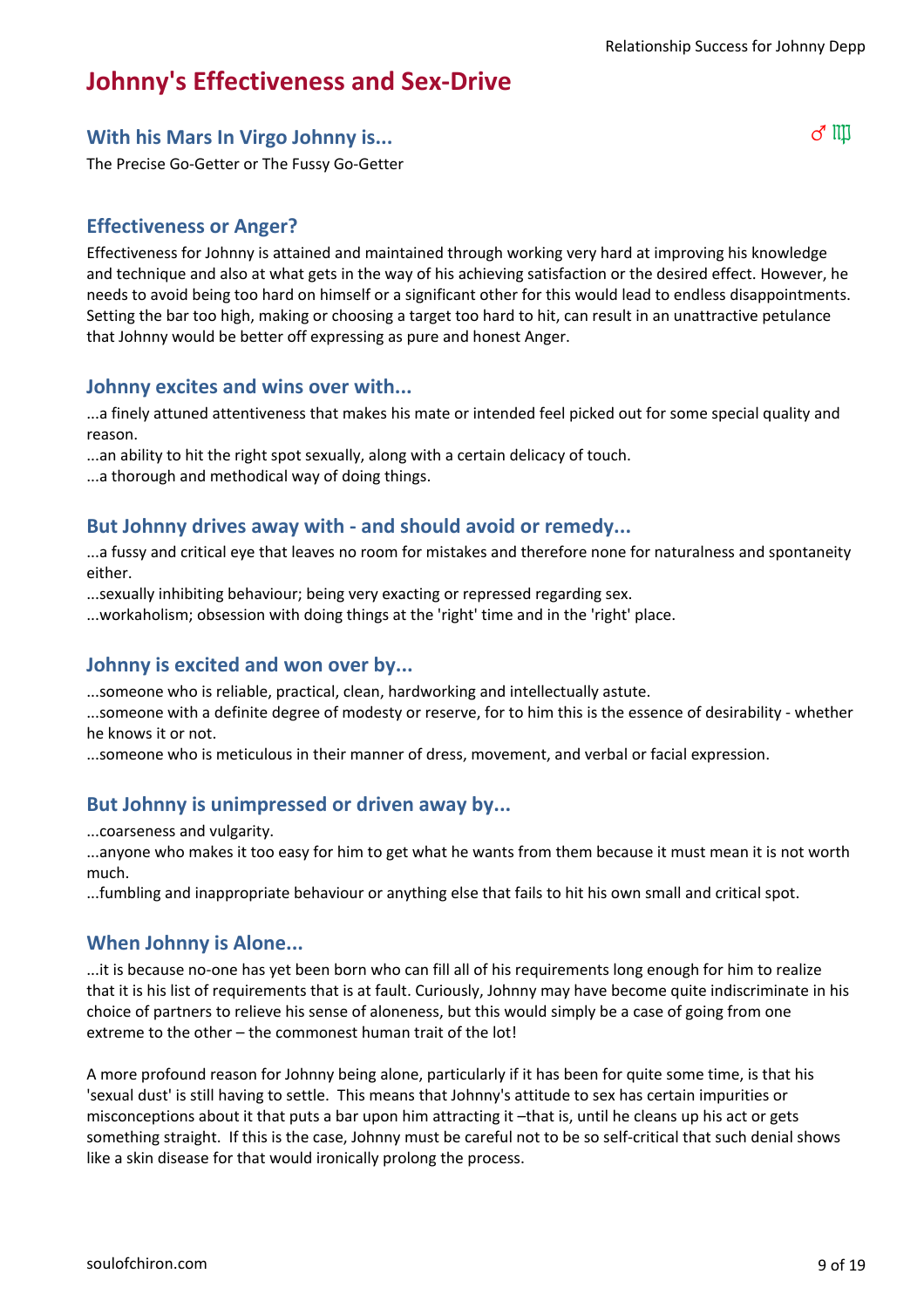# **Johnny's Ego And Willpower**

# **With his Sun In Gemini Johnny is...** And the same of  $\Box$  and  $\Box$  and  $\Box$  and  $\Box$  and  $\Box$  and  $\Box$  and  $\Box$  and  $\Box$  and  $\Box$  and  $\Box$  and  $\Box$  and  $\Box$  and  $\Box$  and  $\Box$  and  $\Box$  and  $\Box$  and  $\Box$  and  $\Box$  and  $\Box$  a

The Friendly Heart or The Flippant Heart

## **Win or Lose?**

Johnny wins by generously expressing himself with chatty familiarity and sense of humour, but loses when this descends into flippancy, sitting on the fence, and not being seen to take the other person seriously enough. Johnny's wins by showing an obvious interest in his partner or intended, and communicating well with them, but loses when it becomes too trivial and distracting from emotional concerns.

Johnny wins when he is light and amusing, but might ultimately lose by being flip or insubstantial.

#### **Johnny impresses with...**

...his sparkling display of wit and anecdotes that refreshes the other person and relieves them of their heavier thoughts and feelings.

...his air of things being easy to accomplish, and that worrying is not in his nature.

...his ability to turn his hand to all manner of things with style and agility.

#### **But Johnny can alienate...**

...with a superficiality that is so dense that the other person cannot penetrate it - only leave it, ultimately. ...with a cleverness that masks a deep inner doubt with regard to himself and life in general, which the other person inevitably spots.

...by knowing everything, but understanding little - least of all how the other person feels.

#### **Johnny can lose the other person's respect through...**

...knowing a lot but feeling too little, at least apparently.

...his fear of commitment causing the other person to not want, or not be able, to commit to him. ...his reluctance to get right down to the real underlying truth of some issue, because of a fear that his significant other will then get heavy, leave or just fail to be interested - but the opposite usually proves to be the case!

#### **So consequently Johnny can feel weak...**

...in the face of not knowing what to say or how to behave.

...at the prospect of someone getting to know him well enough to discover that he does not love or know himself as much as he might appear to.

...when he cannot intellectualize or ramble on, which he does for fear of not being accepted for both sides of his personality, that is, the light and dark.

But sincerely admitting to any or all of these, commands or regains respect for him from the other person, and can dramatically improve the relationship itself.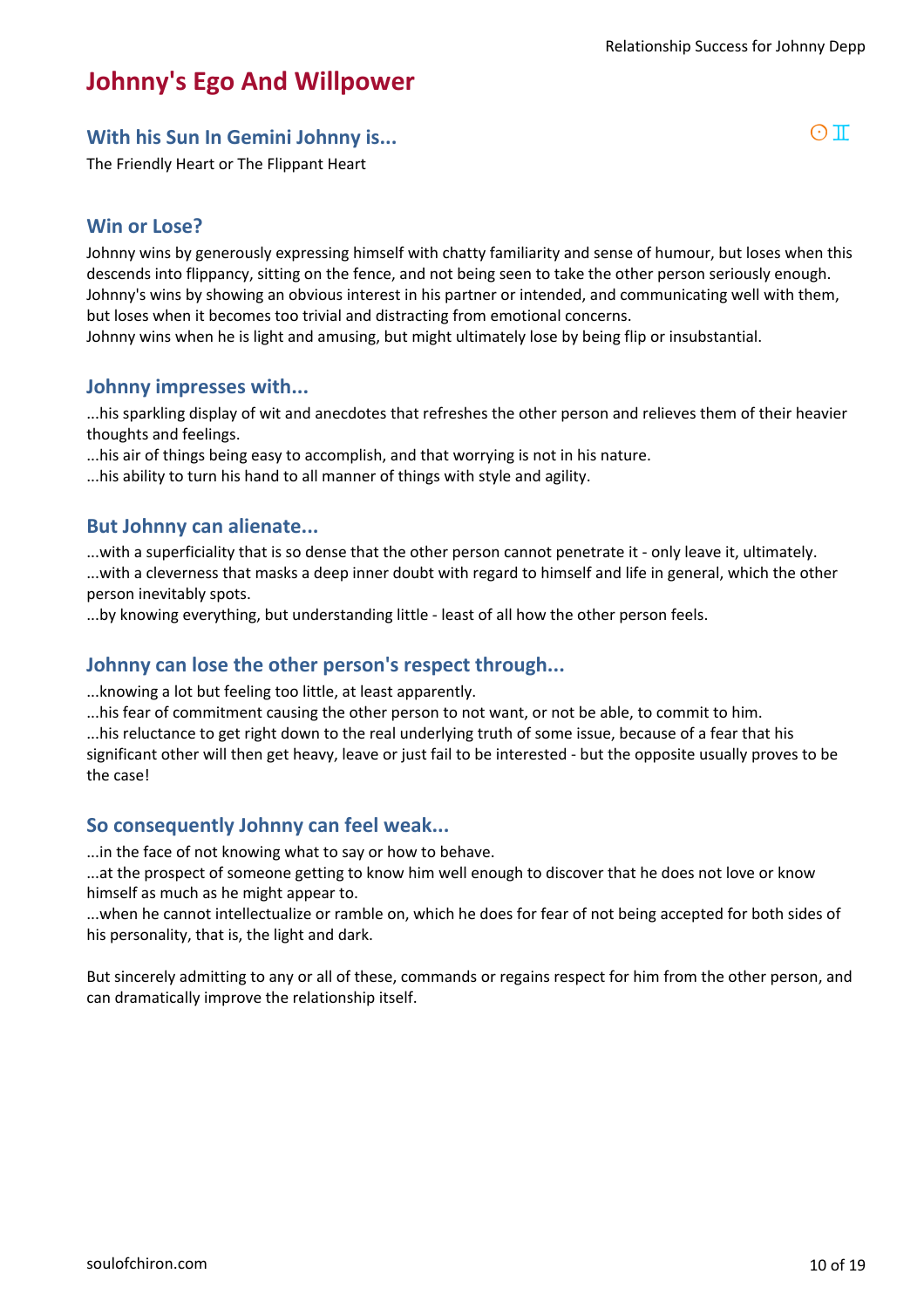...he has the other, darker, side of his personality for company. This would be his 'dark twin' as opposed tohis 'light twin' that is usually on display.

Johnny's dark twin is all the doubts and irrationalities that he finds hard to accept and strives even harder to avoid or hide. For this reason, Johnny tries never to be out of relationship for too long. It is also why he has, or is tempted to have, more than one partner - or at least, keep his options open.

But sooner or later, Johnny's dark twin, like his own shadow, will overtake and even engulf him. This most probably will take the form of getting involved with someone or something that really is dark, in the sense of being unstable, manipulative or in some other way dubious.

It is at such a time of being or feeling very alone (= all-one), that Johnny must get to know and befriend what he has come to regard as unlovable in himself. Then Johnny will eventually realize that his dark twin was simply being kept in the dark.

Then his personality with be more complete and genuine, which will in turn attract a partner to match.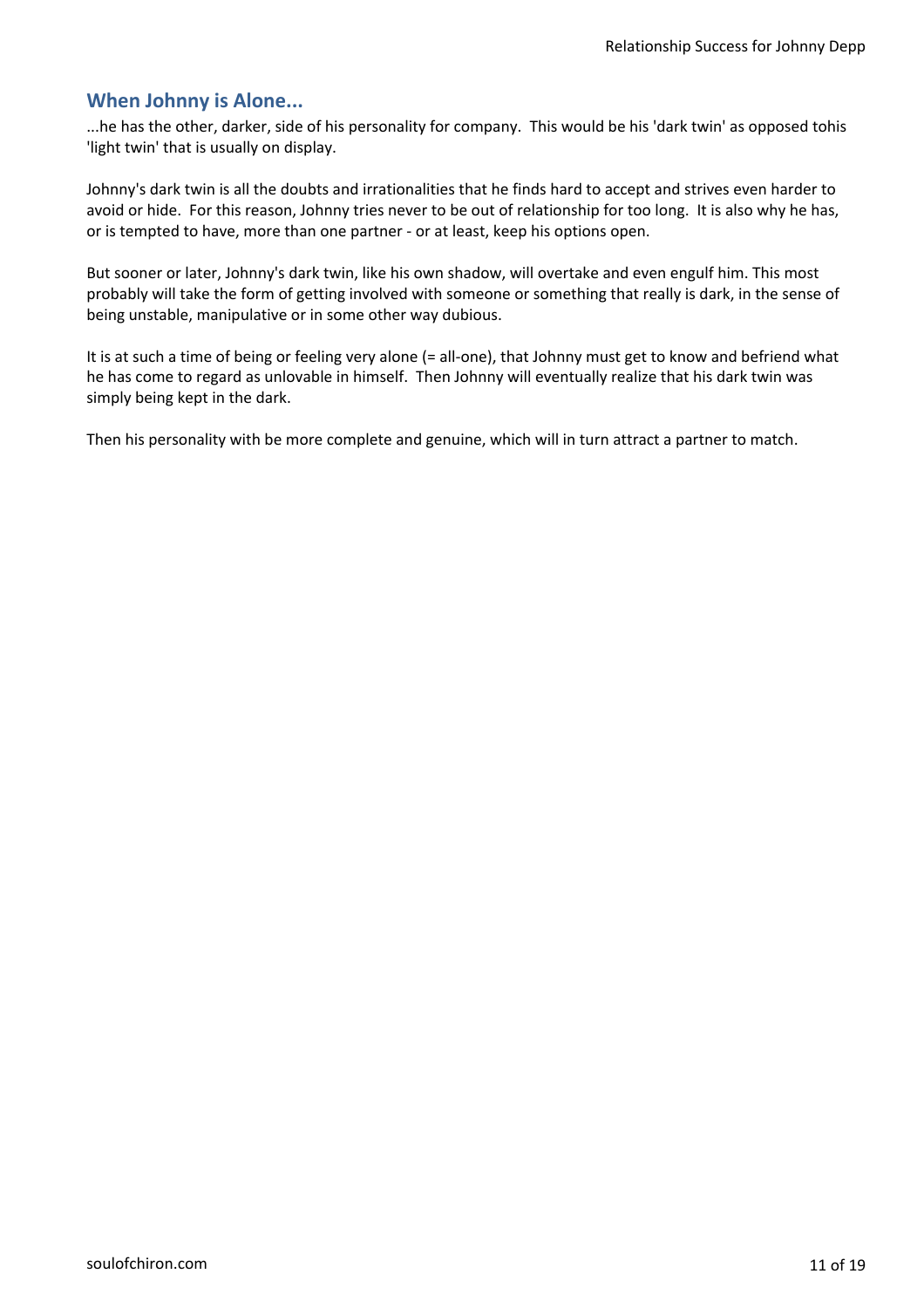# **How Johnny Thinks and Communicates**

# **With his Mercury In Taurus Johnny is...** d 2

The Steady Mind or The Stubborn Mind

# **So Johnny communicates and sees life in terms of...**

...having to be practical and making sense, and so he approaches matters concerning his mate or intended equipped with the ability to create and maintain material stability or physical satisfaction.

...patiently and consistently considering what he sees as all the relevant details until a realistic approach and enduring solution is reached.

...nothing being worth getting too upset about.

## **But Johnny tends not to see...**

...deeper emotional issues that require a more psychologically or spiritually informed awareness, giving rise to his partner or intended feeling blocked or misunderstood.

...that some issues need dealing with spontaneously or swiftly, otherwise matters are in danger of deteriorating or moving on, with Johnny missing his opportunity.

...what is bothering his mate or intended.

And these are reasons why Johnny can fail to communicate.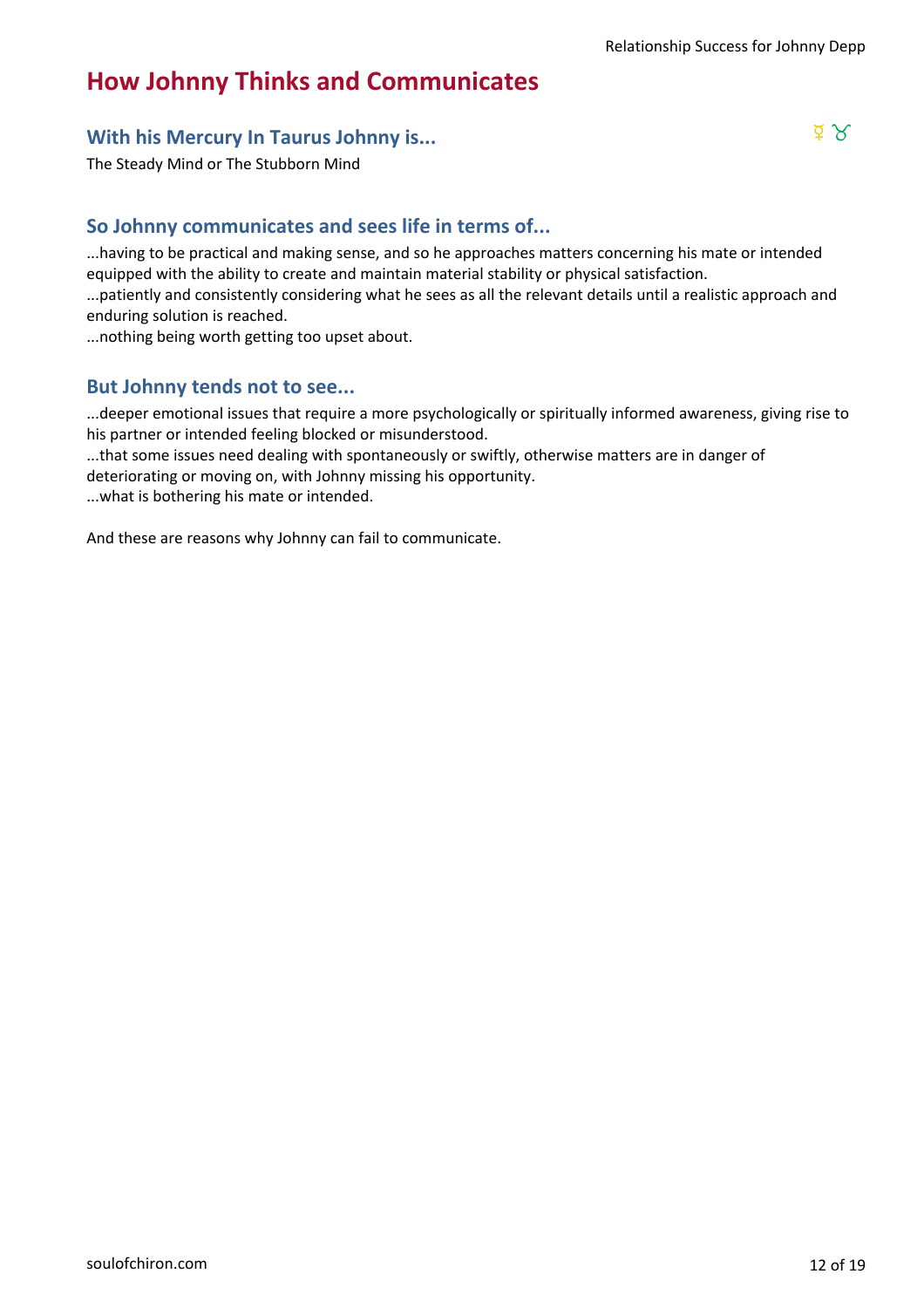# **Johnny's Beliefs and Standards**

# With his Jupiter In Aries Johnny is...  $4 \gamma$

The Spontaneous Spirit or The Impulsive Spirit

## **True Values or Hot Air?**

Johnny has the goodness to put his cards on the table, but he should guard against being foolish or naive. Johnny has the morality to honour his significant other's beliefs, yet at the same time needs to resist being intolerant when push comes to shove.

Johnny has respect for a partner's right to assert themselves freely, yet should resist attacking or disregarding what they then say or do.

## **Johnny inspires and gains the trust of another by...**

...promoting or encouraging their efforts and intentions to make something of themselves in their own right. ...championing them when they are not afraid to stand up for what they believe in.

...standing alone by his principles or taking up a leading position when the occasion demands it.

#### **But he may exasperate by being excessively...**

...enthusiastic about something simply because it is individualistic but does not necessarily have much going for it.

...impatient and even scathing of his mate or intended when they are not too sure of their standpoint. ...arrogant, precipitous and wasteful when the complexity of a situation calls for caution.

## **Johnny promotes enthusiasm through being an example of the idea...**

...that luck and faith are things that you attain through your own efforts, and that the courage of your convictions and fighting for them is what makes you and them grow stronger. ...that life looks after those that live it, who take advantage of opportunities on impulse.

#### **And so he disagrees with and is put off by...**

...someone who believes that everything comes to him who waits, or that the meek shall inherit the Earth, or similar philosophies of passivity.

#### **Point for Johnny to watch...**

....sometimes one has to wait and take a back seat for a while; a partner or intended can show him how to spot the right moment, or how they have to.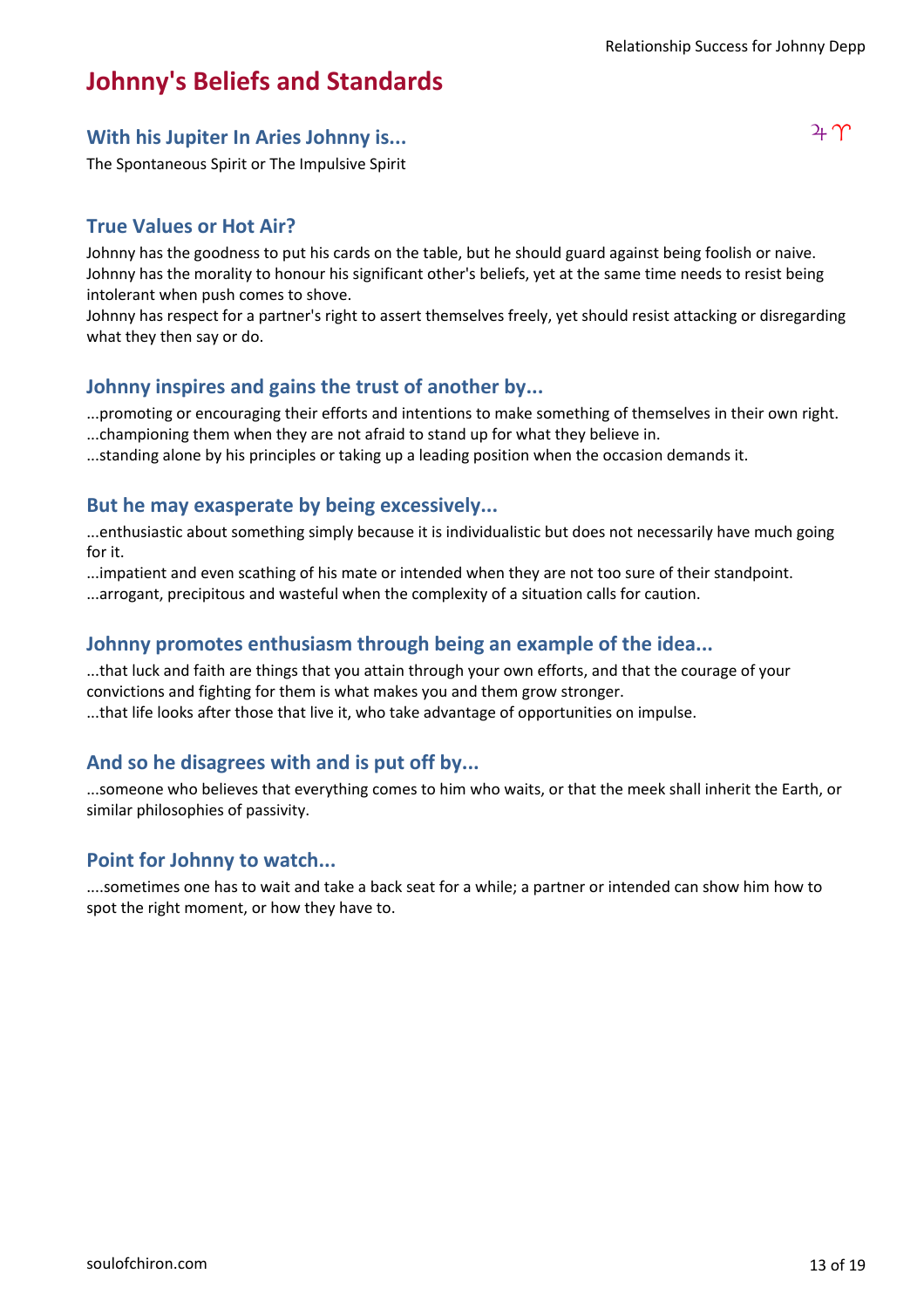...it is most probably because he taken his need for independence to its logical conclusion - or extreme, more like. Or, if Johnny is in some sort of leadership position, such a place is often a lonely one to be in.

In either case, he has to weigh the advantages against the disadvantages. It could be said that his forceful beliefs eventually force him to come to some sort of philosophy of acceptance regarding the aloneness that can go with independence or leadership.

If however he finds this unacceptable, the spell of aloneness can be broken if he is prepared to share the nature of that aloneness with a significant other, someone who preferably also has some experience of being a leader or a loner themselves for then they'll properly understand Johnny's predicament.

What all this amounts to is that surrendering the status he has as a leader also eliminates the inaccessibility of being a loner. Into the bargain both Johnny and his mate gain a personal respect for one another, a respect that is rather like that of comrades-in-arms. Even though they may be fighting different battles, their wounds are the same.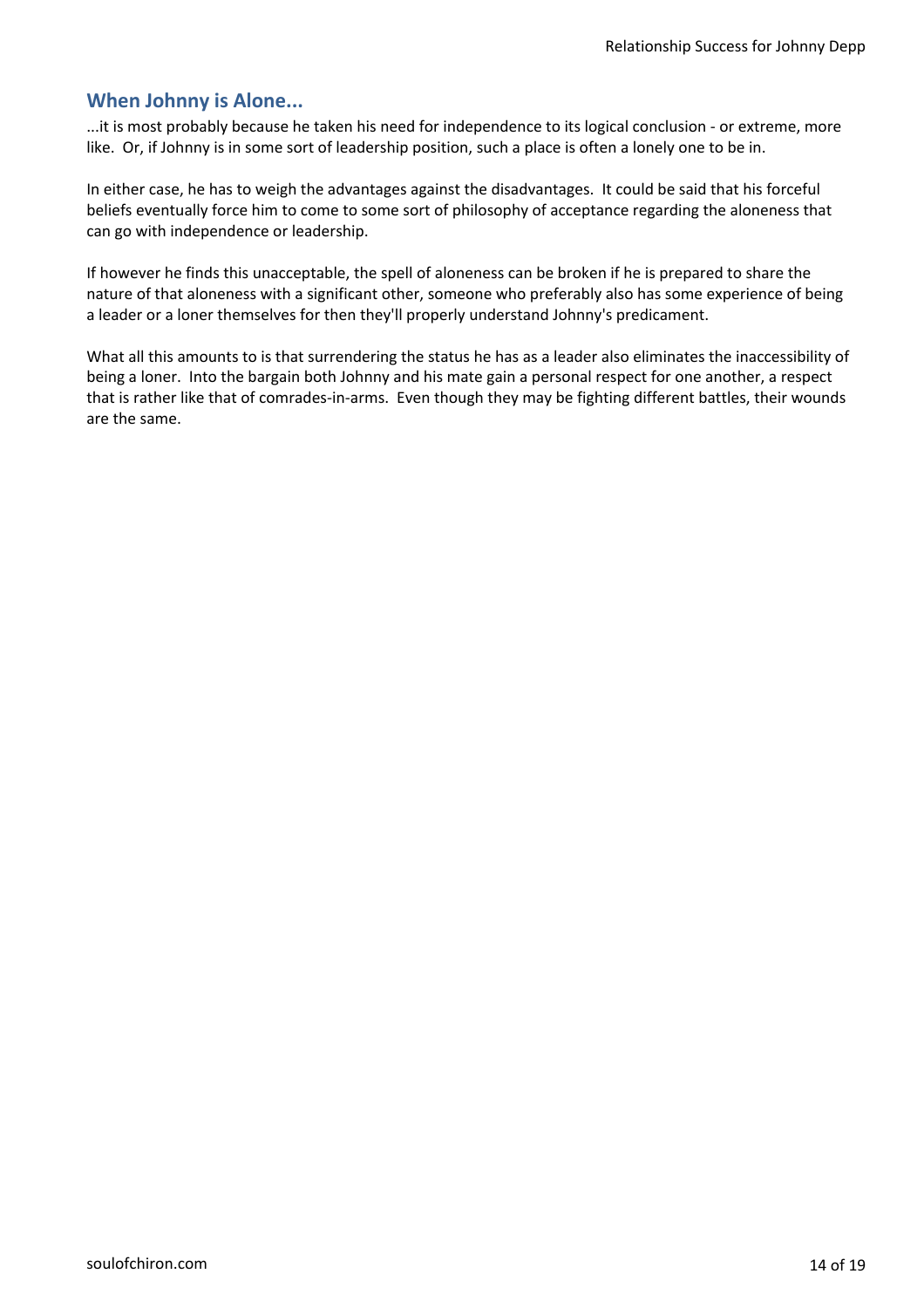# **Johnny's Learning Curves and Hard-Won Assets**

# **With his Saturn In Aquarius Johnny is...** january and the set of the set of the set of the set of the set of the set of the set of the set of the set of the set of the set of the set of the set of the set of the set of t

The Idealistic Rock or The Uniqueness Block

## **Tasks and Obligations**

Johnny builds or needs to build a relationship that respects each other's uniqueness and so avoids the mean alternative of alienating one another.

Johnny has or needs the discipline to ascertain and stick to his principles, but guard against being judgmental. Johnny takes, or needs to take, time to accept and creatively develop idiosyncrasies within a relationship, and so avoid suppressing originality or the unconventional.

## **As part of his life's lessons Johnny can get stuck with...**

...relationships that do not allow him to be himself, with all his so-called peculiarities upfront. ...someone who insists that he behaves in a fashion that is acceptable to whoever they regard as being the

'right people'.

...highly unusual or unconventional relationships that are highly unlikely to go anywhere.

## **But as a consequence Johnny becomes more mature and confident through learning to...**

...be his true self through having it forced to the surface by being trapped in the midst of false and shallow people with values to match.

...go through a zigzag process whereby he is shunted this way and that until he eventually arrives with the right person in the right place at the right time.

...realize that being in unlikely relationships is a reflection of how much he mistakenly sees his unusualness as being something that makes him a misfit.

#### **Johnny commits to and is reassured by...**

...someone who allows him to go through numerous twists and turns as he endeavours to discover who he really is as a unique individual.

...someone who is way outside of his background's idea of acceptability, but knows the real Johnny.

...someone who is unusual in a positively creative way.

#### **But Johnny is put off or oppressed by, and therefore should be wary of...**

...someone who gets embarrassed by his idiosyncrasies - or, worse still, is critical of them.

...going overboard for someone simply because they are the type his mother or father warned him against.

...pretentiousness in any shape or form, particularly a pretence at being liberal.

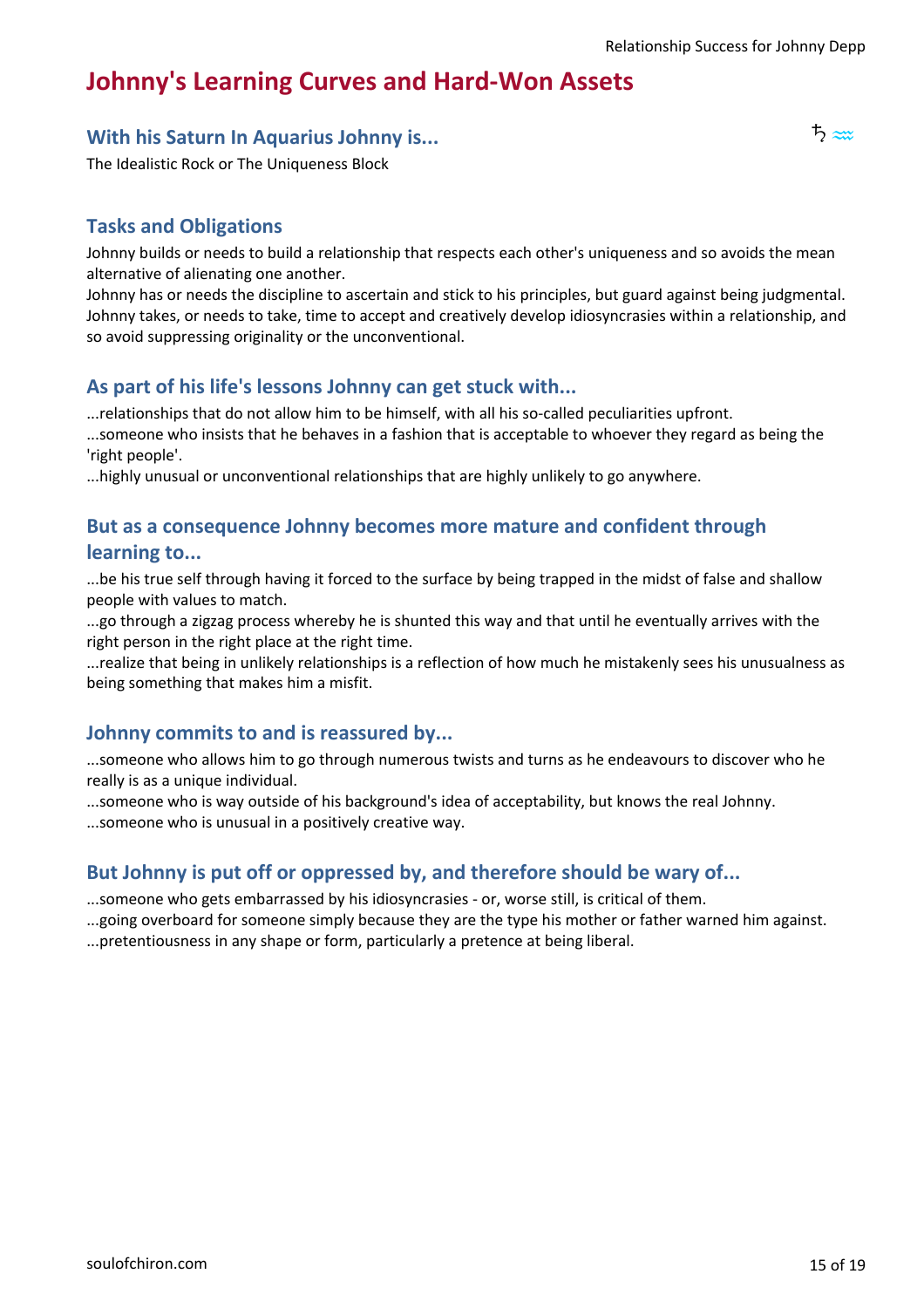...it is quite likely owing to his being what could be called a 'social rarity', in that he does not fit easily into one of the usual niches that society provides.

Put plainly, the odds of Johnny finding a suitable partner are not so much against him, but dependent upon him having arrived at a thorough awareness and acceptance of his own distinctly unique personality.

This will take time for him to arrive at, but when he does, that 1000-to-1 chance will seem immaterial as that one in a thousand-person pops into his life.

However, the real quirk here is that Johnny can be inclined to look and go for someone who is as conventional as he likes to think he is, or who is as odd and he hopes he is not!

Consequently, Johnny can persist in making the odds of finding a suitable mate longer than they actually are. Yet another permutation is where Johnny finds the right person but they seem too unusual for him, that is, they are reflecting back at him his own unusualness which he is denying.

Given time, and an honest awareness of his idiosyncrasies, Johnny should find the unique lid to fit his unique kettle.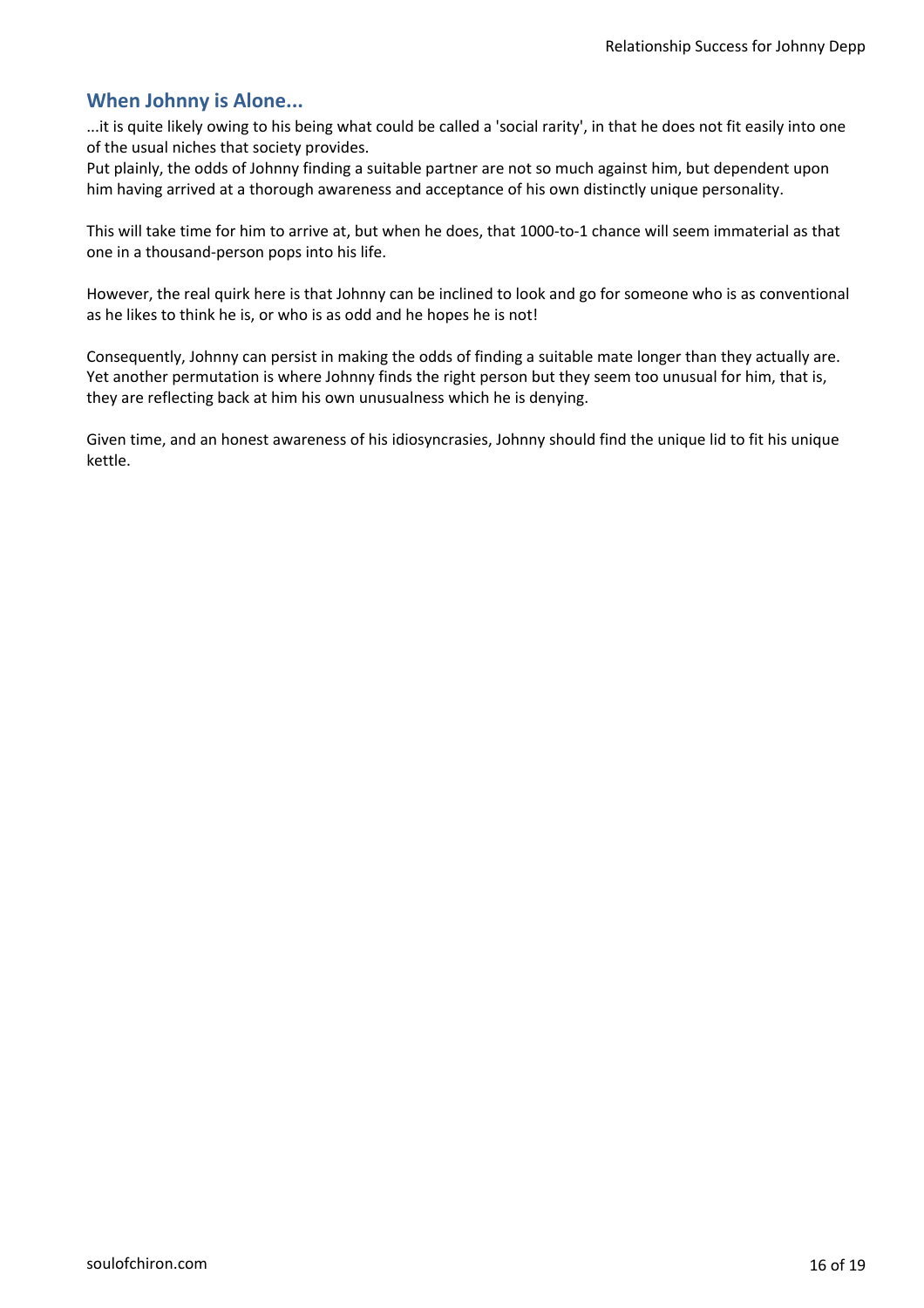# **How What Johnny Puts Out Equals What Johnny Gets Back**

# **With Leo Rising and Aquarius Setting Johnny comes across as...**  $\qquad A S \delta l$

Show person or Show-off

#### **So the type Johnny attracts is...**

Observer or Outsider

#### **How Johnny Interacts with who he attracts**

Like a monarch Johnny expresses himself with apparent confidence and style, with a regal air that names the game and sets the rules. This self-presentation can initially attract someone who is simply entertained and dazzled by him, but eventually it attracts someone who, like a court jester, positively responds only when Johnny is aware of what is popular and has at heart the interests of his partner or intended.

Failing this, Johnny is met with cool indifference, mockery or outright rebellion. Conversely, his significant other's views and theories about life and society, if only slightly tinged with political correctness, are shot down by Johnny with a blast of passionate self-justification.

When, on the other hand, his opposite number's populist point of view is expressed in such a way as to make it clear that noting it would lead to elevating Johnny's individual position, then he graciously and happily accepts it.

#### **Johnny's Shadow is:**

Cool and Ordinary

Johnny has a horror of being seen as merely one amongst the grey mass of human society, so he rankles when his partner or intended shows signs of being a member of this large and unexclusive club with values that subscribe to fitting in but at the same time want to be slightly different too.

But this is simply catching Johnny's shadow, tellinghim that the side to him that is a bit so-called ordinary can be paradoxically quite quirky, and more to the point, findhim feeling less self-conscious and more at ease with the world.

This is like the monarch who is far more popular with his subjects because he is seen to be like them in some respect. Another important part of Johnny's shadow is coolness, something whichhe might accusehis partner or intended of being ashe projects his shadow on to them.

But trying to be brilliant, hot and romantic all the time is exhausting and ultimately ignored or avoided by a significant other, whereas being occasionally cool and detached makes Johnny more attractive and also takes the heat out of things.

#### **Johnny's Style of Relationship**

Unusual and unprecedented types of interaction, with the accent of freedom, are what suit Johnny, despite the hassle and unpredictability they engender. It is as if Johnny is inventing a set of values that will match him and his mate exclusively. This quality of his relationship reflects what the poet Kahlil Gibran advised any couple: "Let the winds of the Heavens dance between you".

In other words, Johnny should never fall into complacency by thinking he really knows, let alone owns, his partner, or shock and upset will descend upon him. In any event, Johnny relationships are inclined to run hot and cold, go on/off, as needs for freedom and companionship alternate.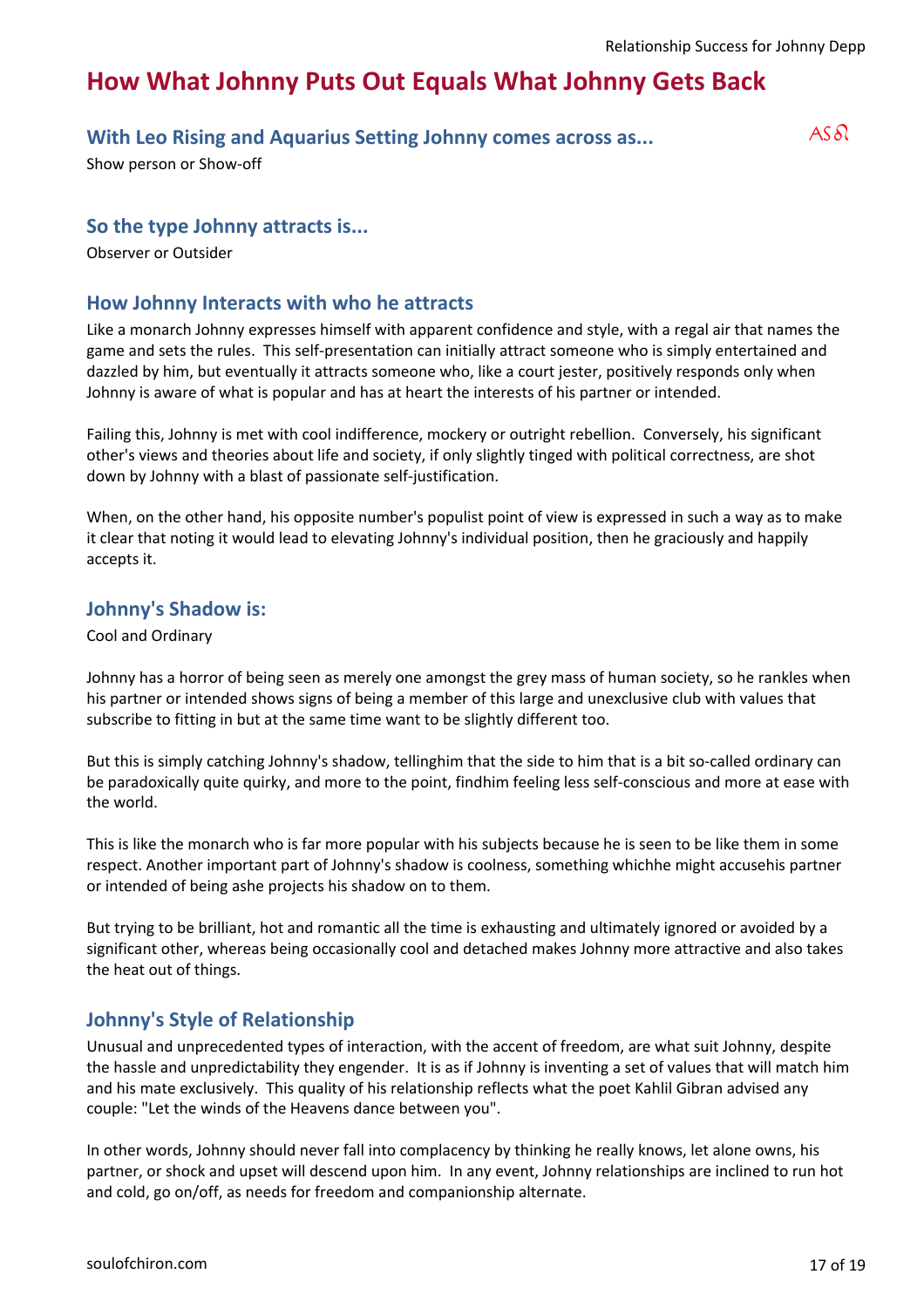…or without success in, or recognition from, the world at large, it is no doubt because he has been sticking stubbornly to an egocentric viewpoint or value system that fails to appeal to a significant other or others in general.

So a partner, real or potential, has to follow the only course open to them in the face of such overt self-righteousness, which is to leave or never even appear.

If in future Johnny begins to show that behind his magnificent facade he is an ordinary, feeling human being, then that significant other - either in their current form or as a new one - will be only too pleased to bask in his light or appreciate his creative expressions.

This is just so long as Johnny's bright persona is not just a defence system against a world he feels does not understand him. The truth is that it will not do so as long as Johnny fails to show his merely human inside.

Written by Lyn Birkbeck ©2019, Program Copyright ©2019 Stardm Ltd

## **MORE PERSONAL ASTROLOGY READINGS**

#### **RELATIONSHIPS**

#### **SOUL MATES**

How to improve your relationship! - Identifies the positive qualities you share in order to achieve more happiness together.

#### **STAR LOVERS**

Secrets of a better relationship - How you feel about each other, the way to make a success of being together.

#### **RELATIONSHIP SUCCESS**

How you behave towards each other - What you need to know and understand about how you attract your partner and keep them.

#### **RELATIONSHIP REALITY**

The connection you have created together - Find out the reality of becoming a couple as you grow into a long term relationship.

#### **INTIMATE LOVERS**

Improve your love-making styles - Gain confidence in your ability to improve your love-making - creating special moments of pleasure together.

#### **PROFILES**

#### **CAREER ANALYSIS**

Upcoming goals and objectives - Qualities that influence your professional working life and potential success.

#### **CHILD REPORT**

Gaining confidence for the future! Understand and track development of talent in a self-assured way.

#### **LIFE DESTINY**

Reaching full potential - How you instinctively behave and react to important situations. Understand and track